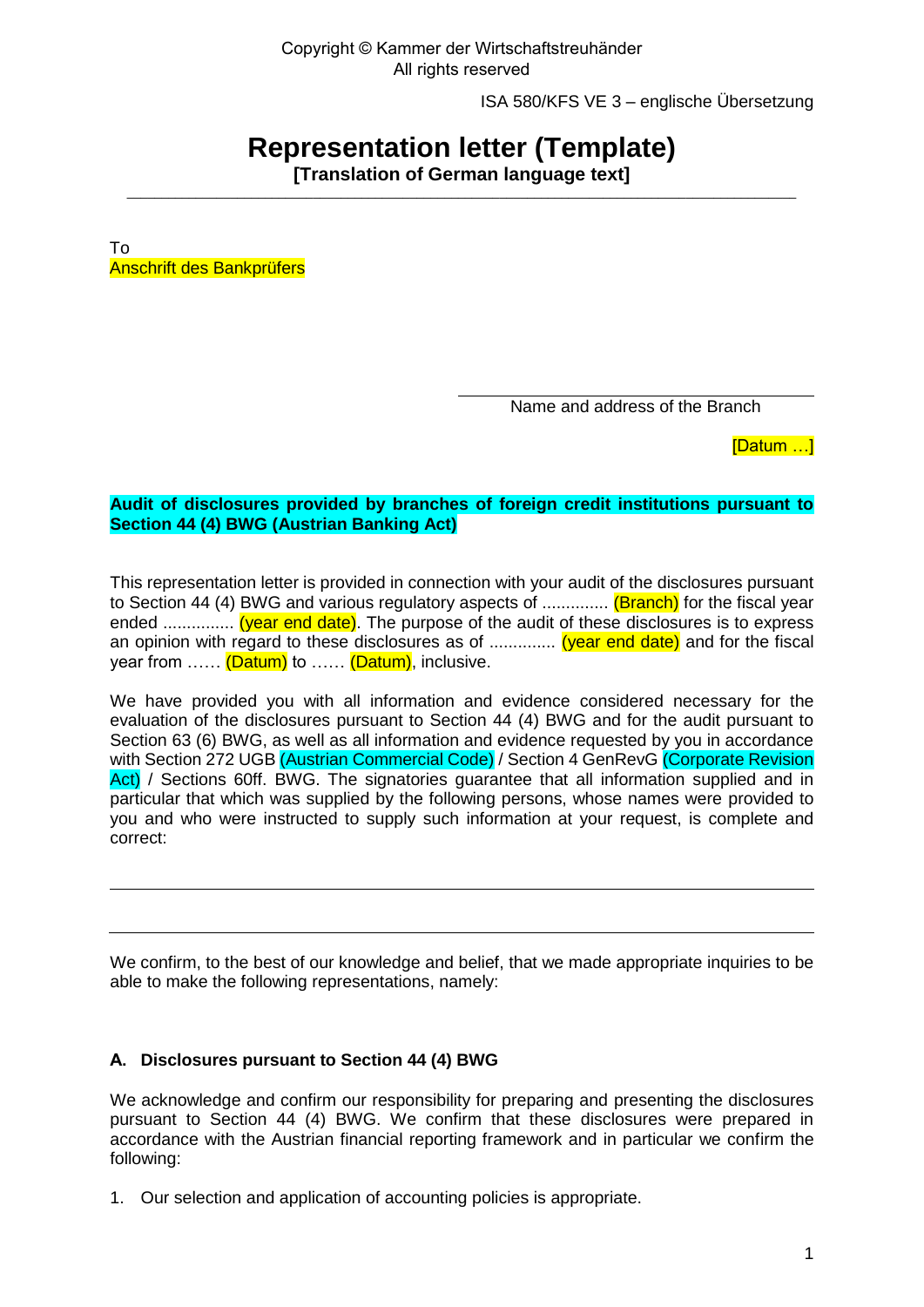ISA 580/KFS VE 3 – englische Übersetzung

- 2. All plans and intentions that might materially alter the carrying amounts or classification of assets and liabilities in the disclosures pursuant to Section 44 (4) BWG have been accounted for or disclosed in accordance with the Austrian financial reporting framework.
- 3. All liabilities, both actual and contingent, were recorded and, where appropriate, disclosed in accordance with the Austrian financial reporting framework.
- 4. The Branch has satisfactory title to, or control over, all assets disclosed in the disclosures pursuant to Section 44 (4) BWG and, where appropriate, all liens or encumbrances on these assets have been disclosed in accordance with the Austrian financial reporting framework.
- 5. We have complied with all aspects of the agreements that could have a material effect on the financial statements. Instances of non-compliance have been disclosed in accordance with the Austrian financial reporting framework.
- 6. All transactions have been recorded. Assets and liabilities held on behalf and for the account of others have not been reported.
- 7. Significant assumptions used by us in making accounting estimates, including estimates of carrying amounts, are reasonable.
- 8. All transactions with and between related parties and resulting receivables and payables have been properly and completely recorded in the accounting system. These transactions and the resulting receivables and payables have been properly recorded to the extent to which they require disclosure in accordance with statutory provisions.
- 9. The disclosures pursuant to Section 44 (4) BWG contain all necessary information regarding related parties and transactions with and between those parties and the Branch.
- 10. In the past fiscal year, the Branch (delete as applicable)
	- used currency or interest rate instruments, swaps, options, commodity futures and similar financial instruments or derivatives.
	- did not use any currency or interest rate instruments, swaps, options, commodity futures and similar financial instruments or derivatives in whatever form.

We confirm that all transactions which the Branch has entered into (such as e.g. options, other financial derivatives, compensation transactions) are recognized in accounting and/or that these transactions are fully listed in an appendix to this representation letter if they are not recognized in accounting.

All transactions open at the balance sheet date are included in the list of forward contracts still outstanding at the balance sheet date.

- 11. We have fully taken into consideration all matters mentioned below and the resulting financial obligations in the disclosures pursuant to Section 44 (4) BWG or, where these matters do not require disclosure pursuant to Section 44 (4) BWG, outlined them in an appendix to this representation letter. If no such matters are described in this way, they did not exist at the balance sheet date.
	- a) Contingent liabilities from the drawing or the transfer of bills of exchange, from guarantees given, from warranties or from other legal or contractual contingencies;
	- b) Letters of comfort;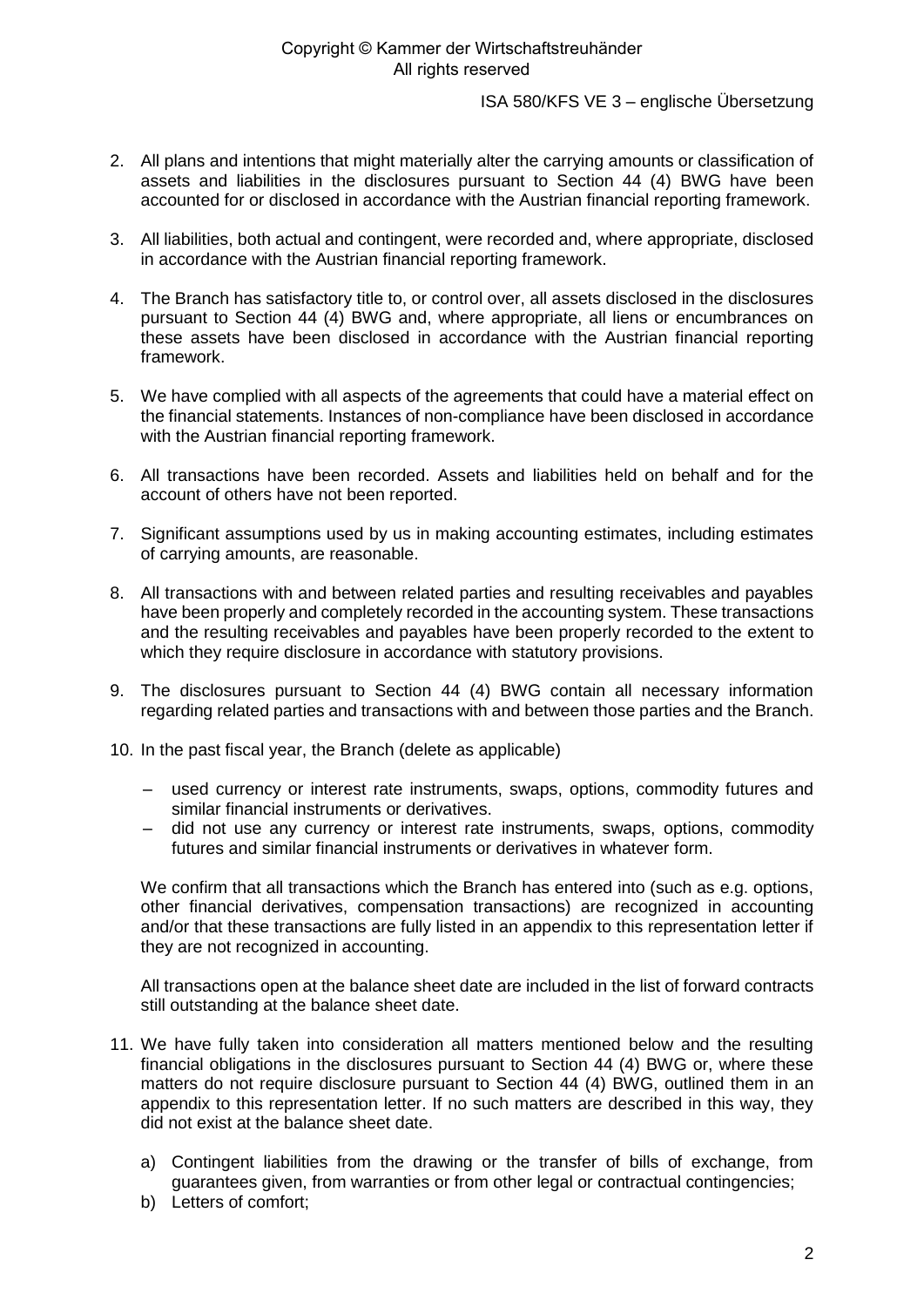ISA 580/KFS VE 3 – englische Übersetzung

- c) Legal and contractual collateral securities for liabilities (including contingent liabilities), e.g. liens or pledges, assignment for security and reservations of title to assets in the balance sheet;
- d) Contingencies from the granting of collateral securities for property and rights for third-party liabilities;
- e) Derivative and structured products containing currency, interest, other market or credit risks (e.g. swaps, such as interest rate swaps, currency swaps, forward rate agreements, futures, options, interest limitation arrangements such as caps, floors, collars, currency futures, note issuance facilities, revolving underwriting facilities);
- f) Obligations to return or deliver assets included in the disclosures pursuant to Section 44 (4) BWG and obligations to take back or deliver assets not included in the disclosures pursuant to Section 44 (4) BWG, most notably take-back obligations from reverse repurchase agreements, placing and take-over obligations as well as irrevocable loan commitments;
- g) Recourse claims, contingent liabilities and other payables to affiliated companies / to companies in which the Bank / Branch has a participating interest, at the balance sheet date;
- h) Pending lawsuits and other conflicts which are important for the assessment of the economic position of the Bank / Branch;
- i) Existing or recognizable obligations imposed by public authorities that are material for the financial position and financial performance of the Bank / Branch;
- j) Contracts and other legal matters which are or might be important for the assessment of the financial position and financial performance of the Bank / Branch because of their nature, their duration or other reasons, including:
	- Contracts with suppliers, customers, stockholders and affiliated companies,
	- Contracts of employment, work contracts and pension contracts (any pension reinsurance arrangements are taken into account in the amount of their redemption value / actuarial reserve),
	- Leasing agreements and other long-term non-cancellable tenancy agreements,
	- Consortium contracts and syndicate agreements,
	- Obligations from irrevocable proposals made to third parties,
	- Trust agreements,
	- Contracts concerning obligations that represent claims on profit,
	- Agreements on contractual penalties which exceed normal levels,
	- Unusual termination restrictions in contracts which could have a significant negative impact on the financial position of the Bank / Branch;
- k) The total amount of other financial obligations which do not have to be disclosed pursuant to Section 44 (4) BWG if this disclosure is material for the assessment of the Bank's / Branch's financial position, financial performance and cash flows;
- l) Events after the balance sheet date which had a material effect on events or circumstances which existed at the balance sheet date;
- m) Other circumstances which might affect the going concern of the Bank / Branch.

#### **B. Internal Control System**

1. General

We are responsible for the design (concept, implementation, maintenance and enhancement) and effectiveness of an adequate internal control system (see Section 39 (2) BWG in conjunction with Section 82 AktG (Stock Corporation Act) and Section 22 GmbHG (Limited Liability Companies Act)).

The internal control process describes the process through which: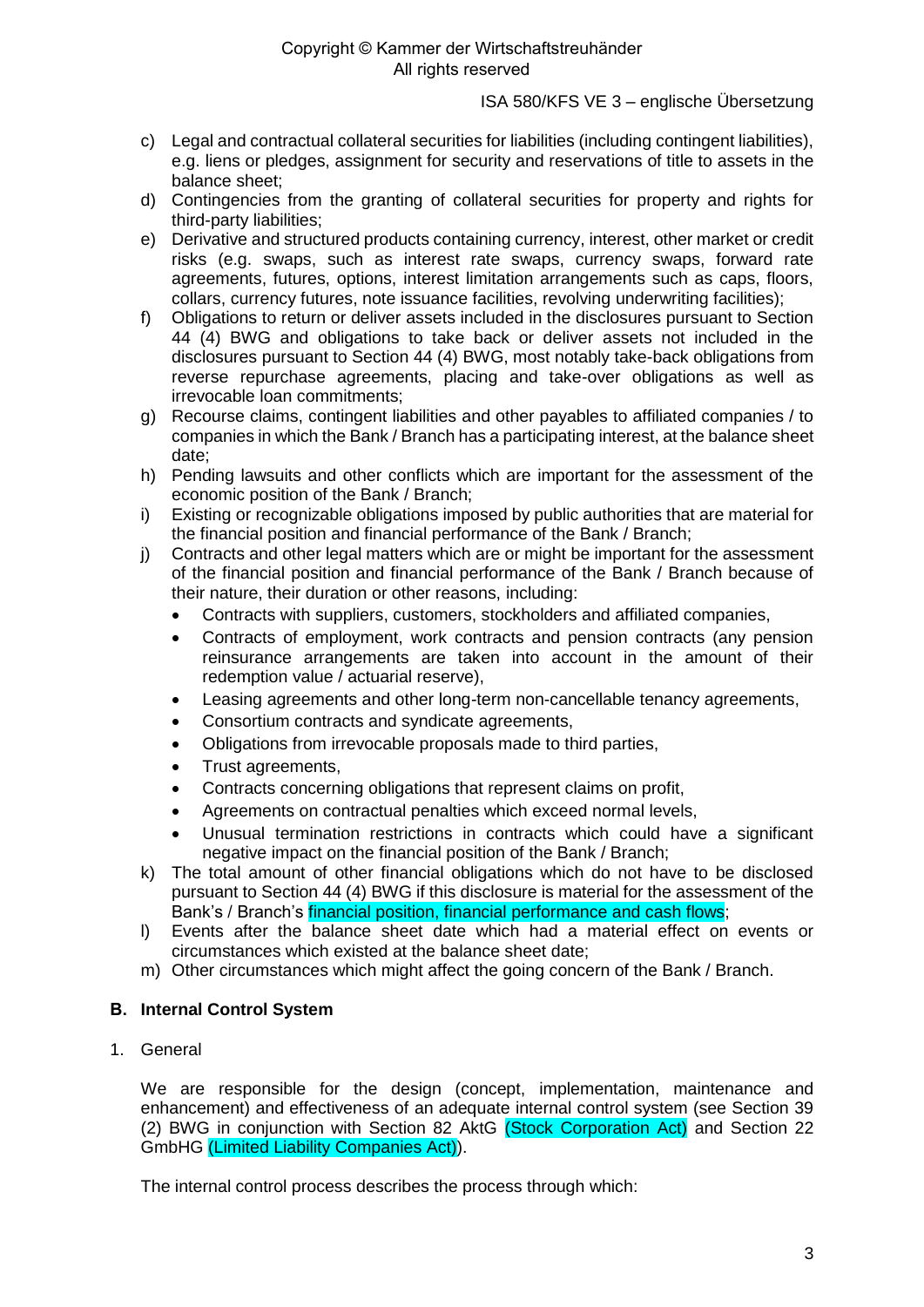ISA 580/KFS VE 3 – englische Übersetzung

- the effectiveness and efficiency of operating activities (this includes the protection of assets against losses from damages and system malfunctions),
- the reliability of financial reporting, and
- the compliance with laws and regulations applicable to the Bank / Branch

is monitored and controlled in order to avoid that the achievement of the business objective is affected by the occurrence of business risks.

2. Violations of regulatory and statutory provisions applicable to the Branch

We are responsible for the prevention and detection of violations of regulatory and statutory provisions applicable to the Branch, involving employees. To this end we have implemented and maintain appropriate organizational measures, namely an adequate internal control system.

3. Related Parties

We are responsible for the implementation of an adequate accounting and internal control system to ensure that transactions with and between related parties are appropriately identified in the information system and disclosed in the accounting records according to the applicable financial reporting framework.

#### **C. Documents and Information as required by Banking Regulations**

In the context of Austrian regulatory law, the company's internal control system encompasses the aggregate of strategies and procedures that enable us to control, monitor and limit risks associated with banking transactions and banking operations.

All disclosures and documents required for the appendix to the audit report pursuant to Section 63 (7) BWG have been provided to you completely and correctly. The disclosures made available to you on parts IV, VI and VII of the appendix to the audit report are complete and correct.

In particular, we confirm that:

- 1. All regulatory provisions applicable to the Branch have been complied with. Where there is, or has been, doubt as to the extent of compliance with regulatory provisions, this has been brought to your attention. Shortcomings identified in the course of monitoring activities or by the internal audit have been remedied and brought to your attention.
- 2. Material unlisted investments in the form of loan receivables, subordinated receivables, profit participation rights, conditional and convertible capital (e.g. recapitalization) or equity in foundations or special-purpose entities in "offshore financial centres" or off-balance sheet transactions entered into with such entities (delete as applicable)
	- did not exist in the reporting year and at the closing date.
	- have been fully disclosed to you.
- 3. Material losses from open derivative positions incurred during the year that had not been hedged (delete as applicable)
	- did not exist in the reporting year and at the closing date.
	- have been fully disclosed to you.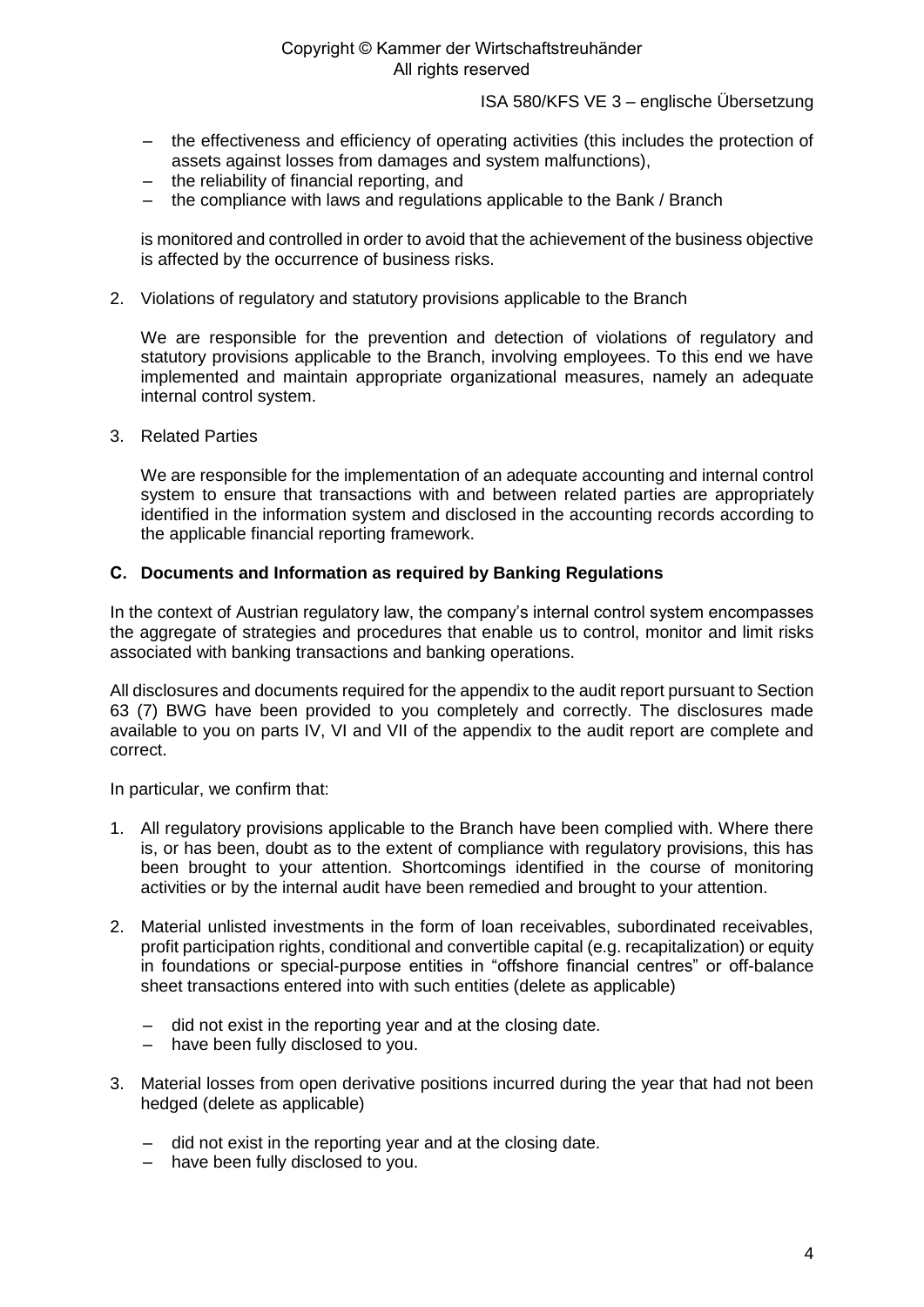ISA 580/KFS VE 3 – englische Übersetzung

- 4. Written guarantees / comfort letters / recapitalizations etc. by the owner or an entity related to him, by trustees or comparable legal institutions or generally by third-parties issued for the purpose of presenting the compliance with statutory provisions regarding mandatory provisions or drawn on or valid at the closing (delete as applicable)
	- did not exist in the reporting year and at the closing date.
	- have been fully disclosed to you.
- 5. During the fiscal year ended *(year end date)* and since the balance sheet date we have not identified any facts indicating that the Branch's obligations could or can not be fulfilled or that a material deterioration of the risk situation has or had occurred, even if those circumstances do not have a material impact on the financial statements. Where such circumstances did arise, we have notified you in detail about them.
- 6. All documents and verifications required for the assessment of compliance with legal provisions regarding the fight against money laundering and financing of terrorism (Sections 40 and 41 in conjunction with Section 39 (2) BWG) have been disclosed to you.
- 7. With respect to the considerations required in the context of deposit insurance and investor compensation in accordance with Section 93 BWG, we confirm that we are a member of the deposit insurance facility in our country of origin and have neither opted out, nor been excluded from it.
- 8. All securities held in trust by us have been recognized in deposit accounting, in particular in the custody book as prescribed in Section 11 DepotG (Securities Deposit Act). The securities held by us for other purposes than for custody of others (Section 12 DepotG) have also been reported in our books.
- 9. The transmission of the item registers has not or only been suspended in those cases stated in section E. or in an appendix to this representation letter pursuant to Section 14 DepotG.
- 10. All gilt-edged investments held by us (Section 216 ABGB (Austrian Civil Code)) have been specially designated as such in the accounting systems.
- 11. The provisions of the 2<sup>nd</sup> and 3<sup>rd</sup> main body of WAG 2007 (Securities Supervision Act 2007) have been fully complied with.
- 12. We have completely and accurately disclosed to you all documents and supporting information required for the audit pursuant to Section 63 (6) BWG, and in particular, we confirm that we have provided with the following information in its entirety:
	- a) all notices, applications, inquiries and other information we submitted to the Financial Market Authority,
	- b) all notifications, assignments, inquiries, instructions, complaints and other information we received from the Financial Market Authority.

## **D. Completeness of Information**

- 1. All records, documentation, unusual matters of which management is aware, and other information relevant to the audit have been made available to you.
- 2. We have provided you with all the reports of the money laundering officer.